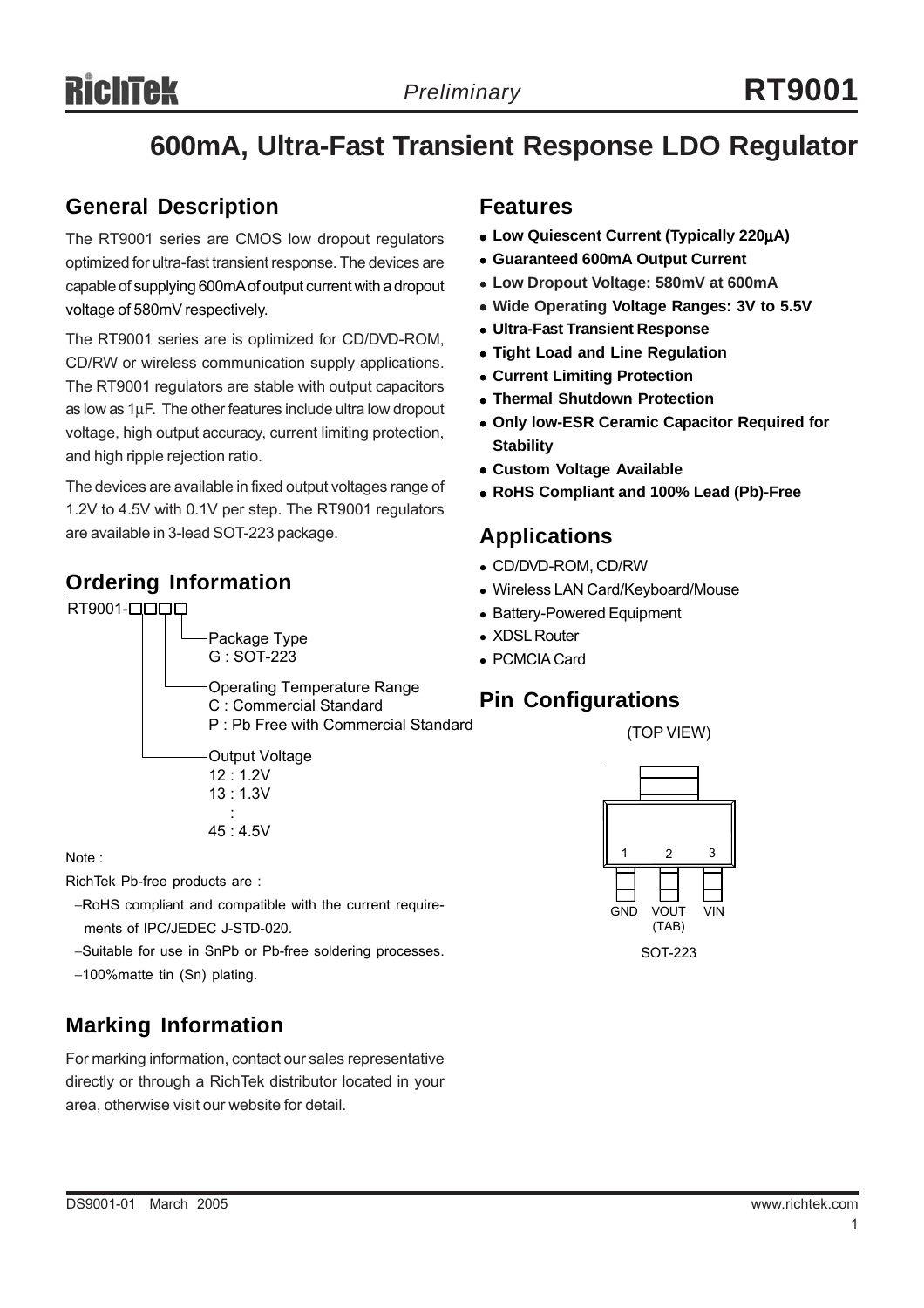## **Typical Application Circuit**



**Note: To prevent oscillation, a 1**µ**F minimum X7R or X5R dielectric is strongly recommended if ceramics are used as input/output capacitors. When using the Y5V dielectric, the minimum value of the input/output capacitance that can be used for stable over full operating temperature range is 3.3**µ**F. (see Application Information Section for further details)**

## **Functional Pin Description**

| <b>Pin Name</b> | <b>Pin Function</b>     |  |  |
|-----------------|-------------------------|--|--|
| VIN             | Supply Input            |  |  |
| VOUT            | <b>Regulator Output</b> |  |  |
| GND             | <b>Common Ground</b>    |  |  |

## **Function Block Diagram**

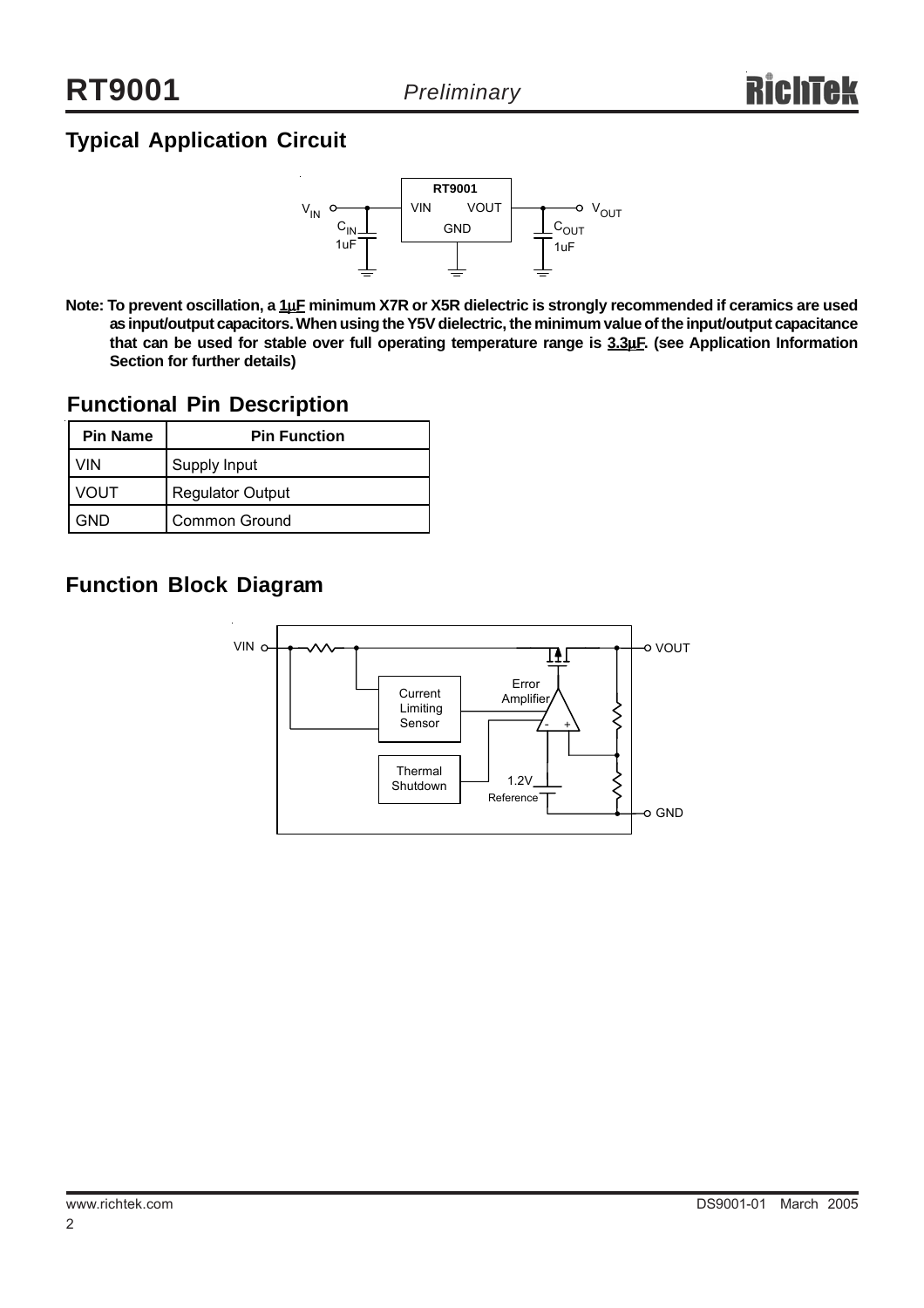## **Absolute Maximum Ratings** (Note 1)

| • Power Dissipation, $P_D @ T_A = 25^\circ C$    |  |
|--------------------------------------------------|--|
|                                                  |  |
| • Package Thermal Resistance (Note 7)            |  |
|                                                  |  |
|                                                  |  |
|                                                  |  |
|                                                  |  |
| • ESD Susceptibility (Note 2)                    |  |
|                                                  |  |
|                                                  |  |
| <b>Recommended Operating Conditions</b> (Note 3) |  |

#### **Electrical Characteristics**

( $V_{IN}$  =  $V_{OUT}$  + 1V or  $V_{IN}$  = 2.8V whichever is greater,  $C_{IN}$  = 1 $\mu$ F,  $C_{OUT}$  = 1 $\mu$ F, T<sub>A</sub> = 25°C, unless otherwise specified)

| <b>Parameter</b>                    | Symbol                     | <b>Test Conditions</b>                                     | Min  | Typ   | Max  | <b>Units</b>    |
|-------------------------------------|----------------------------|------------------------------------------------------------|------|-------|------|-----------------|
| <b>Output Voltage Accuracy</b>      | $\Delta V_{\text{OUT}}$    | $I_{OUT} = 1mA$                                            | $-1$ | --    | $+3$ | $\%$            |
| <b>Current Limit</b>                | <b>ILIM</b>                | $R_{LOAD}$ = 1 $\Omega$                                    | 600  | --    |      | mA              |
| Quiescent Current (Note 6)          | ΙQ                         | $I_{\text{OUT}} = 0 \text{mA}$                             | --   | 220   | 300  | μA              |
| Dropout Voltage (Note 4)            | <b>V<sub>DROP</sub></b>    | $IOUT = 600mA$                                             | --   | 580   | --   | mV              |
| Line Regulation                     | $\Delta V$ LINE            | $V_{IN}$ = ( $V_{OUT}$ + 0.3V) to 5.5V,<br>$I_{OUT} = 1mA$ |      | 0.2   | --   | %N              |
| Load Regulation (Note 5)            | $\Delta V$ LOAD            | $1mA < I_{OUT} < 600mA$                                    |      | 30    | 55   | mV              |
| Power Supply Rejection Rate         | <b>PSRR</b>                | $f = 1$ kHz, $C_{OUT} = 1 \mu F$                           | --   | $-55$ | --   | dB              |
| <b>Thermal Shutdown Temperature</b> | $\mathsf{T}_{\mathsf{SD}}$ |                                                            | --   | 170   | --   | $^{\circ}C$     |
| <b>Thermal Shutdown Hysteresis</b>  | $\Delta$ T <sub>SD</sub>   |                                                            |      | 40    |      | $\rm ^{\circ}C$ |

**Note 1.** Stresses listed as the above "Absolute Maximum Ratings" may cause permanent damage to the device. These are for stress ratings. Functional operation of the device at these or any other conditions beyond those indicated in the operational sections of the specifications is not implied. Exposure to absolute maximum rating conditions for extended periods may remain possibility to affect device reliability.

- **Note 2.** Devices are ESD sensitive. Handling precaution recommended.
- **Note 3.** The device is not guaranteed to function outside its operating conditions.
- Note 4. The dropout voltage is defined as V<sub>IN</sub> -V<sub>OUT</sub>, which is measured when V<sub>OUT</sub> is V<sub>OUT(NORMAL)</sub> − 100mV.
- **Note 5.** Regulation is measured at constant junction temperature by using a 20ms current pulse. Devices are tested for load regulation in the load range from 1mA to 600mA respectively.
- **Note 6.** Quiescent, or ground current, is the difference between input and output currents. It is defined by  $I_Q = I_{IN} I_{OUT}$  under no load condition ( $I_{\text{OUT}}$  = 0mA). The total current drawn from the supply is the sum of the load current plus the ground pin current.
- **Note 7.**  $\theta_{JA}$  is measured in the natural convection at  $T_A = 25^{\circ}C$  on a low effective thermal conductivity test board of JEDEC 51-3 thermal measurement standard.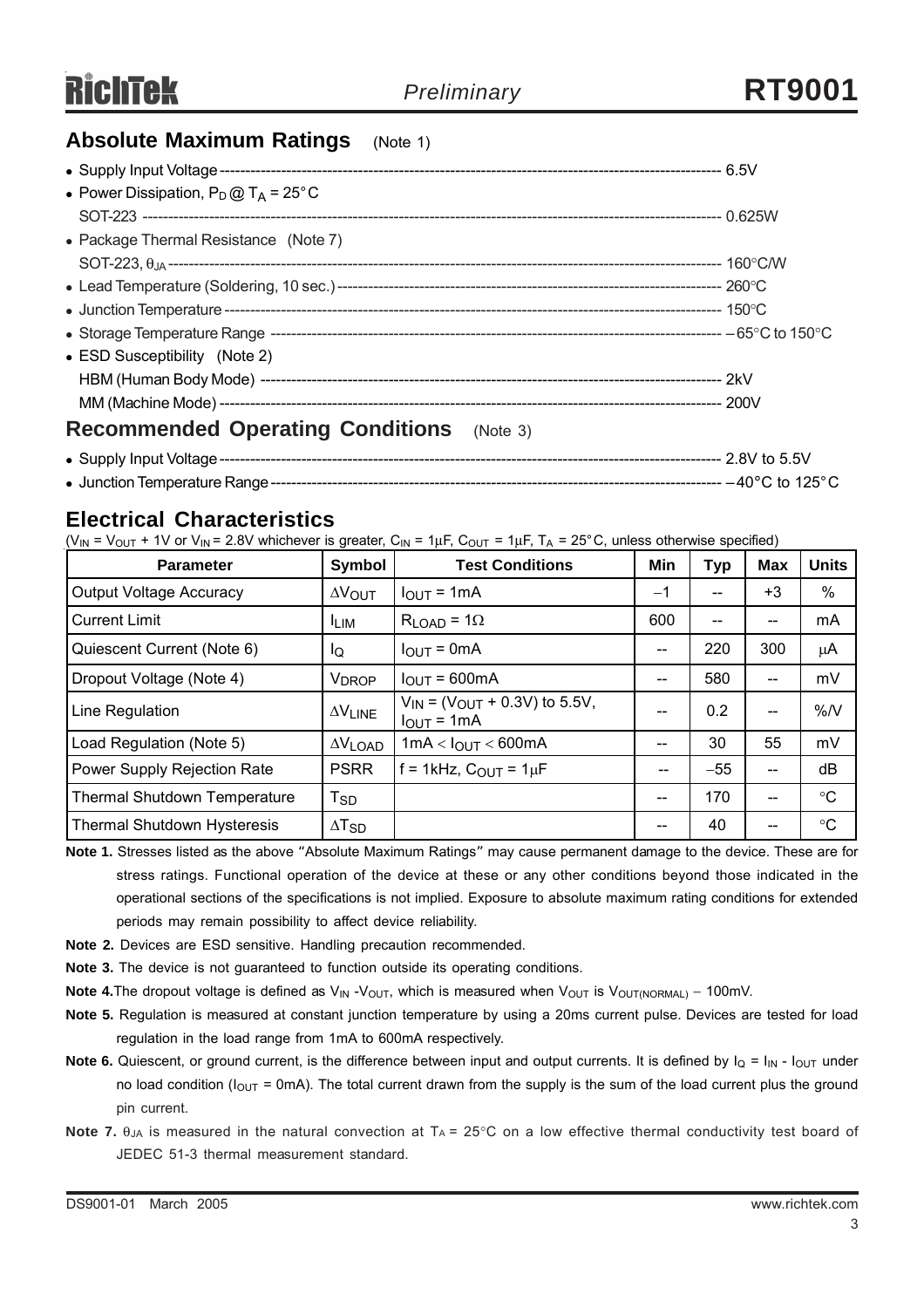## **Typical Operating Characteristics**







**Power Supply Rejection Ratio**



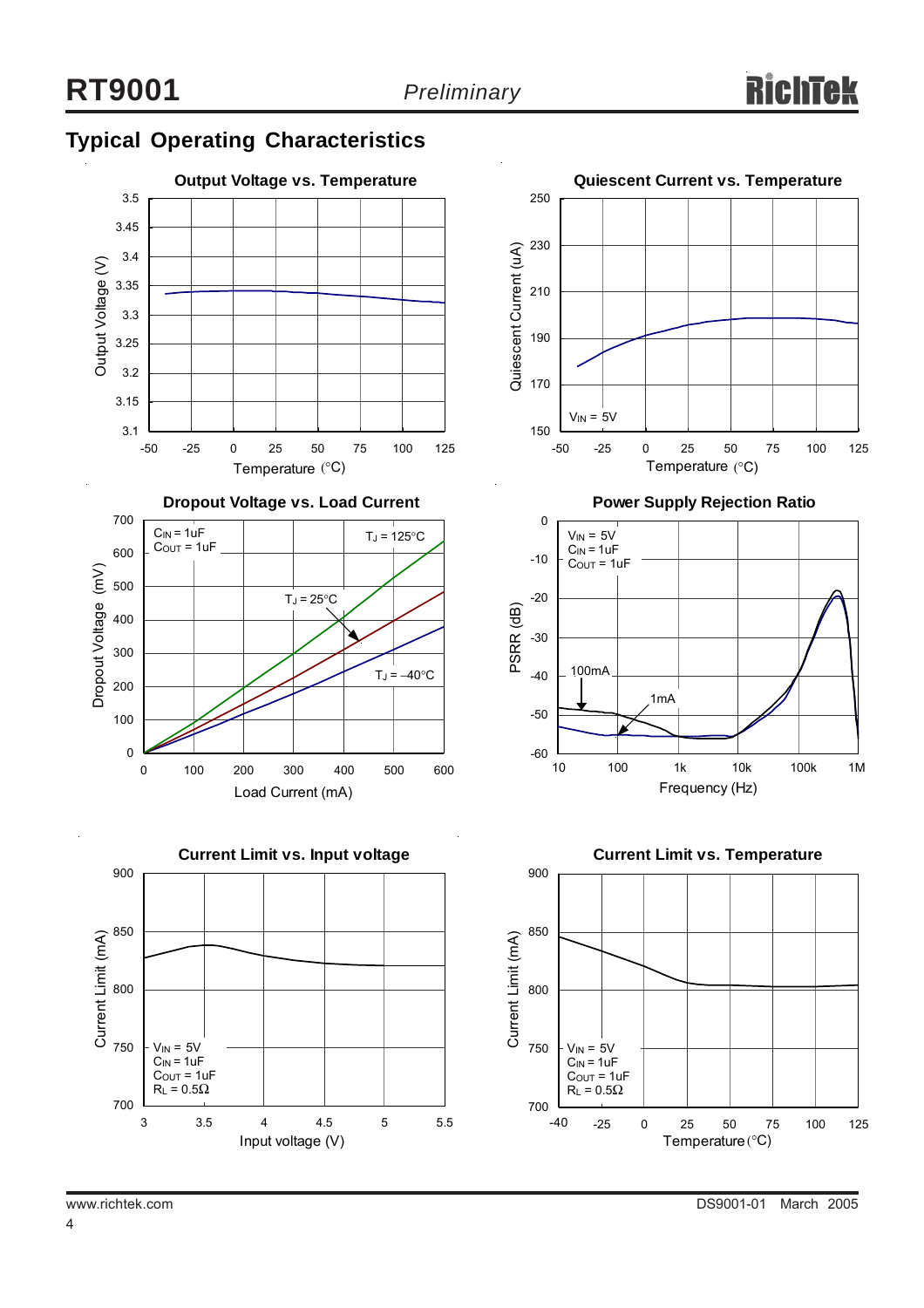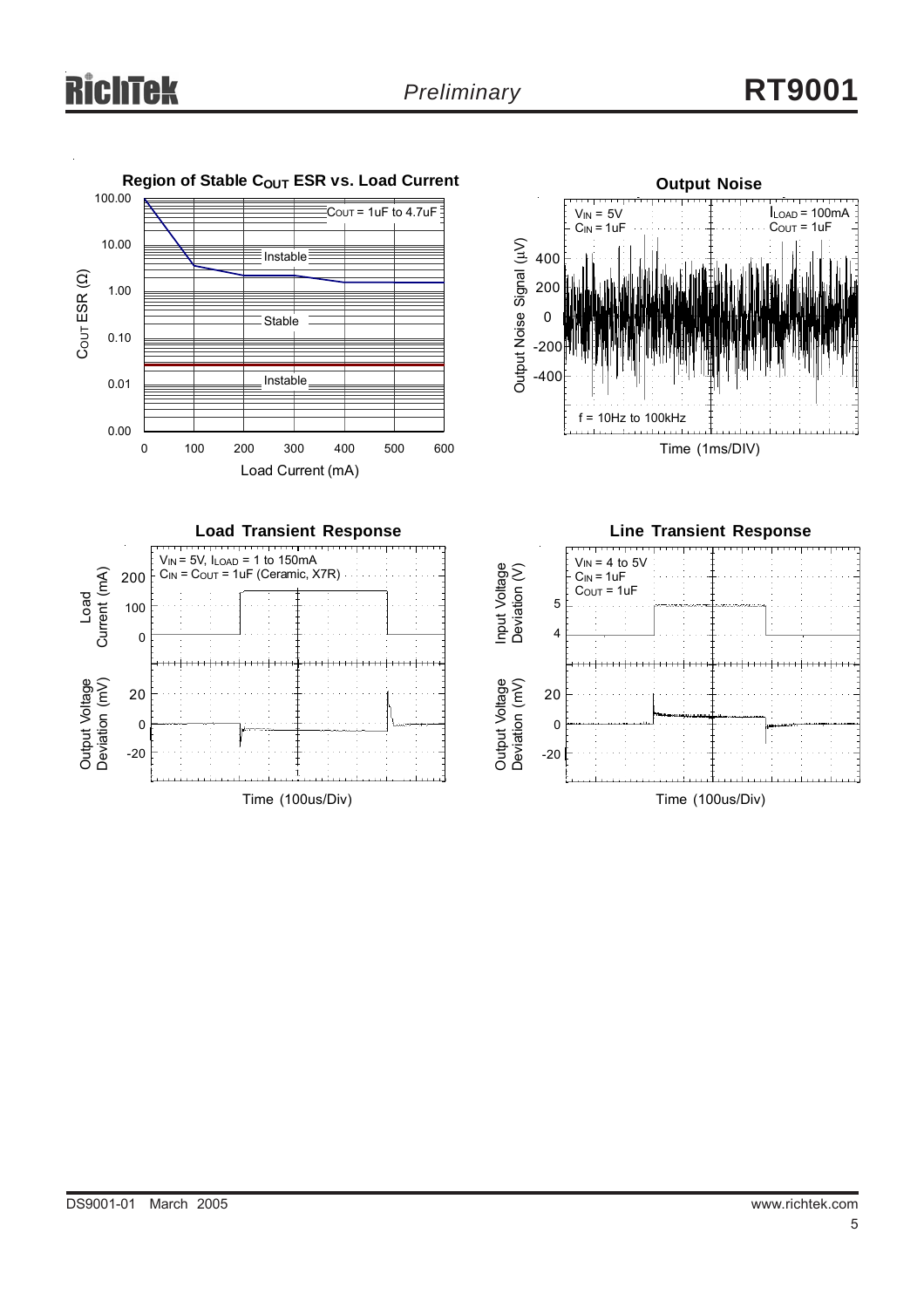## **Application Information**

Like any low-dropout regulator, the RT9001 series requires input and output decoupling capacitors. These capacitors must be correctly selected for good performance (see Capacitor Characteristics Section). Please note that linear regulators with a low dropout voltage have high internal loop gains which require care in guarding against oscillation caused by insufficient decoupling capacitance.

#### **Input Capacitor**

An input capacitance of  $\leq 1 \mu$ F is required between the device input pin and ground directly (the amount of the capacitance may be increased without limit). The input capacitor *MUST* be located less than 1 cm from the device to assure input stability. A lower ESR capacitor allows the use of less capacitance, while higher ESR type (like aluminum electrolytic) require more capacitance.

Capacitor types (aluminum, ceramic and tantalum) can be mixed in parallel, but the total equivalent input capacitance/ ESR must be defined as above to stable operation.

There are no requirements for the ESR on the input capacitor, but tolerance and temperature coefficient must be considered when selecting the capacitor to ensure the capacitance will be  $\leq 1 \mu$ F over the entire operating temperature range.

#### **Output Capacitor**

The RT9001 is designed specifically to work with very small ceramic output capacitors. The recommended minimum capacitance (temperature characteristics X7R or X5R) is from 1µF to 4.7µF ceramic capacitor between LDO output and GND for transient stability, but it may be increased without limit. Higher capacitance values help to improve transient. The output capacitor's ESR is critical because it forms a zero to provide phase lead which is required for loop stability. (When using the Y5V dielectric, the minimum value of the input/output capacitance that can be used for stable over full operating temperature range is  $3.3 \mu$ F.)

#### **No Load Stability**

The device will remain stable and in regulation with no external load. This is specially important in CMOS RAM keep-alive applications.

#### **Input-Output (Dropout) Voltage**

A regulator's minimum input-to-output voltage differential (dropout voltage) determines the lowest usable supply voltage. In battery-powered systems, this determines the useful end-of-life battery voltage. Because the device uses a PMOS, its dropout voltage is a function of drain-to-source on-resistance,  $R_{DS(ON)}$ , multiplied by the load current:

 $V_{\text{DROPOUT}} = V_{\text{IN}} - V_{\text{OUT}} = R_{\text{DS(ON)}}$  x  $I_{\text{OUT}}$ 

#### **Current Limit**

The RT9001 monitors output current and controls the PMOS' gate voltage to limit the output current to 600mA (MIN). The output can be shorted to ground for an indefinite period of time without damaging the part.

#### **Short-Circuit Protection**

The device is short circuit protected and in the event of a peak over-current condition, the short-circuit control loop will rapidly drive the output PMOS pass element off. Once the power pass element shuts down, the control loop will rapidly cycle the output on and off until the average power dissipation causes the thermal shutdown circuit to respond to servo the on/off cycling to a lower frequency. Please refer to the section on thermal information for power dissipation calculations.

#### **Capacitor Characteristics**

It is important to note that capacitance tolerance and variation with temperature must be taken into consideration when selecting a capacitor so that the minimum required amount of capacitance is provided over the full operating temperature range. In general, a good tantalum capacitor will show very little capacitance variation with temperature, but a ceramic may not be as good (depending on dielectric type).

#### **No Load Stability**

The device will remain stable and in regulation with no external load. This is specially important in CMOS RAM keep-alive applications.

Aluminum electrolytics also typically have large temperature variation of capacitance value.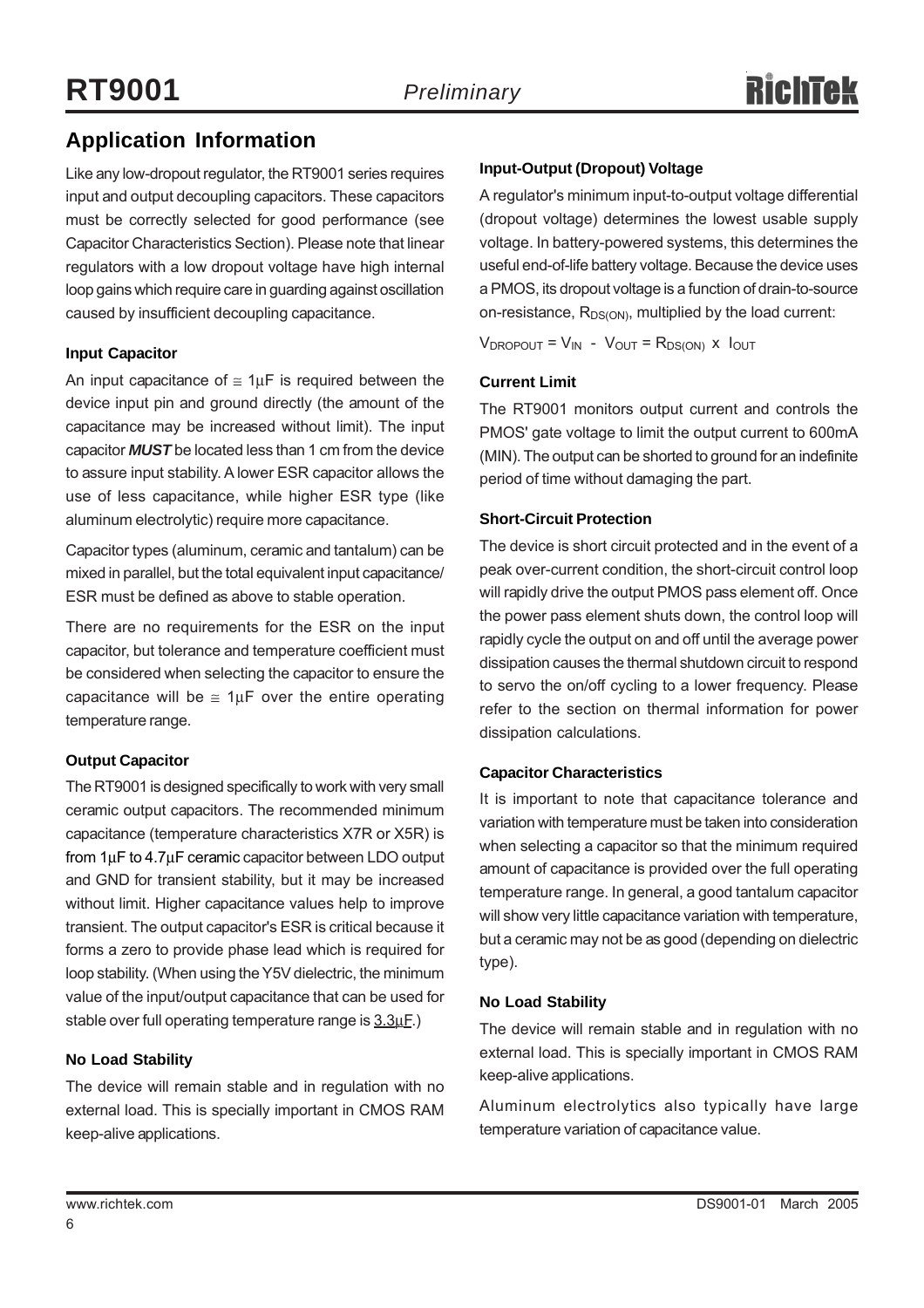# **RichTek**

Equally important to consider is a capacitor's ESR change with temperature: this is not an issue with ceramics, as their ESR is extremely low. However, it is very important in Tantalum and aluminum electrolytic capacitors. Both show increasing ESR at colder temperatures, but the increase in aluminum electrolytic capacitors is so severe they may not be feasible for some applications.

#### **Ceramic:**

For values of capacitance in the 10µF to 100µF range, ceramics are usually larger and more costly than tantalums but give superior AC performance for by-passing high frequency noise because of very low ESR (typically less than 10mΩ). However, some dielectric types do not have good capacitance characteristics as a function of voltage and temperature.

Z5U and Y5V dielectric ceramics have capacitance that drops severely with applied voltage. A typical Z5U or Y5V capacitor can lose 60% of its rated capacitance with half of the rated voltage applied to it. The Z5U and Y5V also exhibit a severe temperature effect, losing more than 50% of nominal capacitance at high and low limits of the temperature range.

X7R and X5R dielectric ceramic capacitors are strongly recommended if ceramics are used, as they typically maintain a capacitance range within ±20% of nominal over full operating ratings of temperature and voltage. Of course, they are typically larger and more costly than Z5U/Y5U types for a given voltage and capacitance.

#### **Tantalum:**

Solid tantalum capacitors are recommended for use on the output because their typical ESR is very close to the ideal value required for loop compensation. They also work well as input capacitors if selected to meet the ESR requirements previously listed.

Tantalums also have good temperature stability: a good quality tantalum will typically show a capacitance value that varies less than 10~15% across the full temperature range of 125°C to -40°C. ESR will vary only about 2X going from the high to low temperature limits.

The increasing ESR at lower temperatures can cause oscillations when marginal quality capacitors are used (if the ESR of the capacitor is near the upper limit of the stability range at room temperature).

#### **Aluminum:**

This capacitor type offers the most capacitance for the money. The disadvantages are that they are larger in physical size, not widely available in surface mount, and have poor AC performance (especially at higher frequencies) due to higher ESR and ESL.

Compared by size, the ESR of an aluminum electrolytic is higher than either Tantalum or ceramic, and it also varies greatly with temperature. A typical aluminum electrolytic can exhibit an ESR increase of as much as 50X when going from 25°C down to −40°C.

It should also be noted that many aluminum electrolytics only specify impedance at a frequency of 120Hz, which indicates they have poor high frequency performance. Only aluminum electrolytics that have an impedance specified at a higher frequency (between 20kHz and 100kHz) should be used for the device. Derating must be applied to the manufacturer's ESR specification, since it is typically only valid at room temperature.

Any applications using aluminum electrolytics should be thoroughly tested at the lowest ambient operating temperature where ESR is maximum.

#### **Thermal Considerations**

Thermal protection limits power dissipation in RT9901. When the operation junction temperature exceeds 170°C, the OTP circuit starts the thermal shutdown function and turns the pass element off. The pass element turns on again after the junction temperature cools by 40°C. For continuous loading operation, do not exceed absolute maximum operation junction temperature 125°C. The power dissipation definition in device is:

 $P_D = (V_{IN} - V_{OUT}) I_{OUT} + V_{IN} I_{GND}$ 

The final operating junction temperature for any set of conditions can be estimated by the following thermal equation:

 $P_{D (MAX)} = (T_{J (MAX)} - T_{A}) / \theta_{JA}$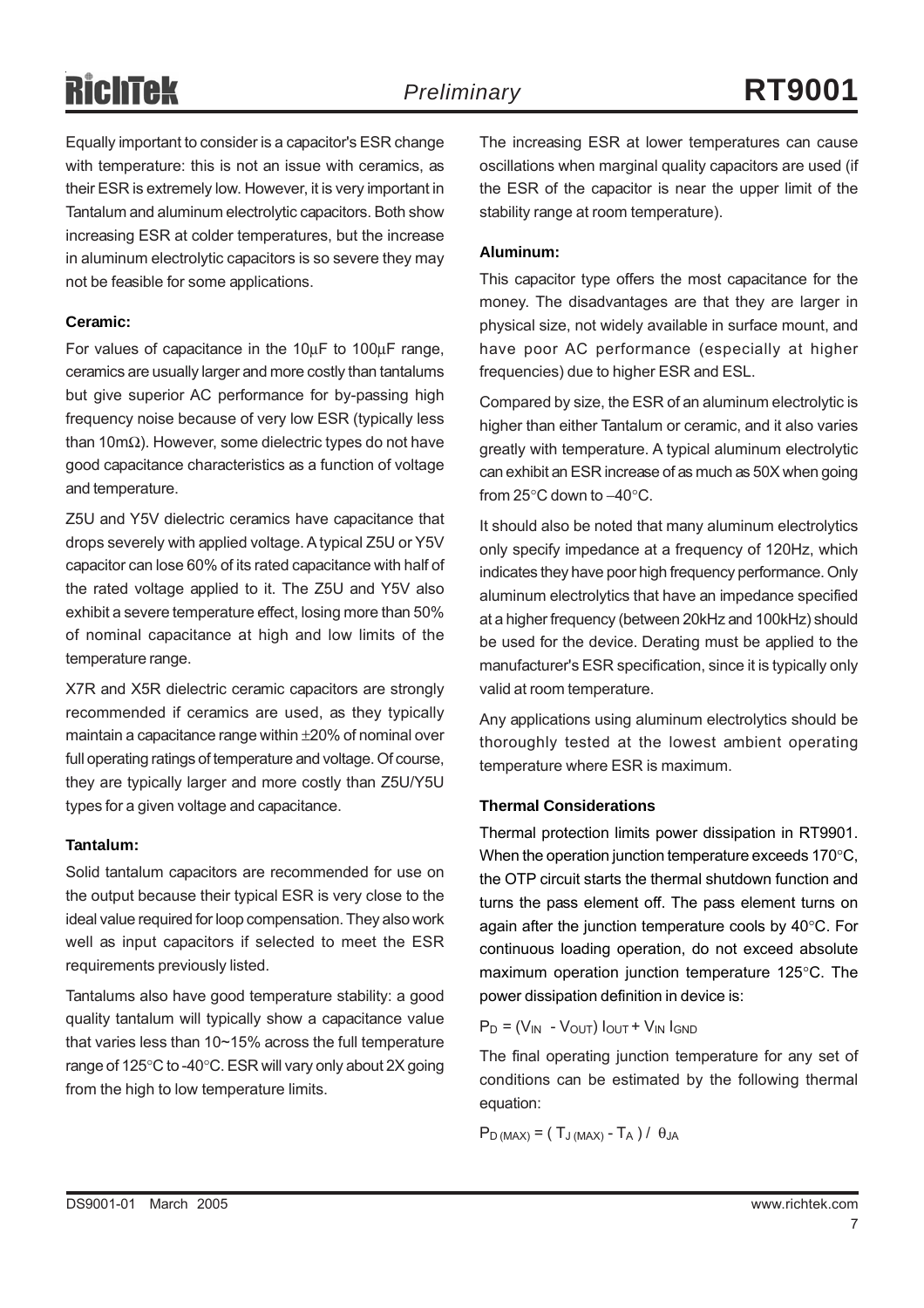Where  $T_{J(MAX)}$  is the maximum junction temperature of the die (125 $^{\circ}$ C) and  $T_A$  is the ambient temperature. The junction to ambient thermal resistance  $(\theta_{JA})$  for SOT-223 package at recommended minimum footprint is 160 $\degree$ C/W ( $\theta_{JA}$  is layout dependent). Visit our website in which "Recommended Footprints for Soldering Surface Mount Packages" for detail.